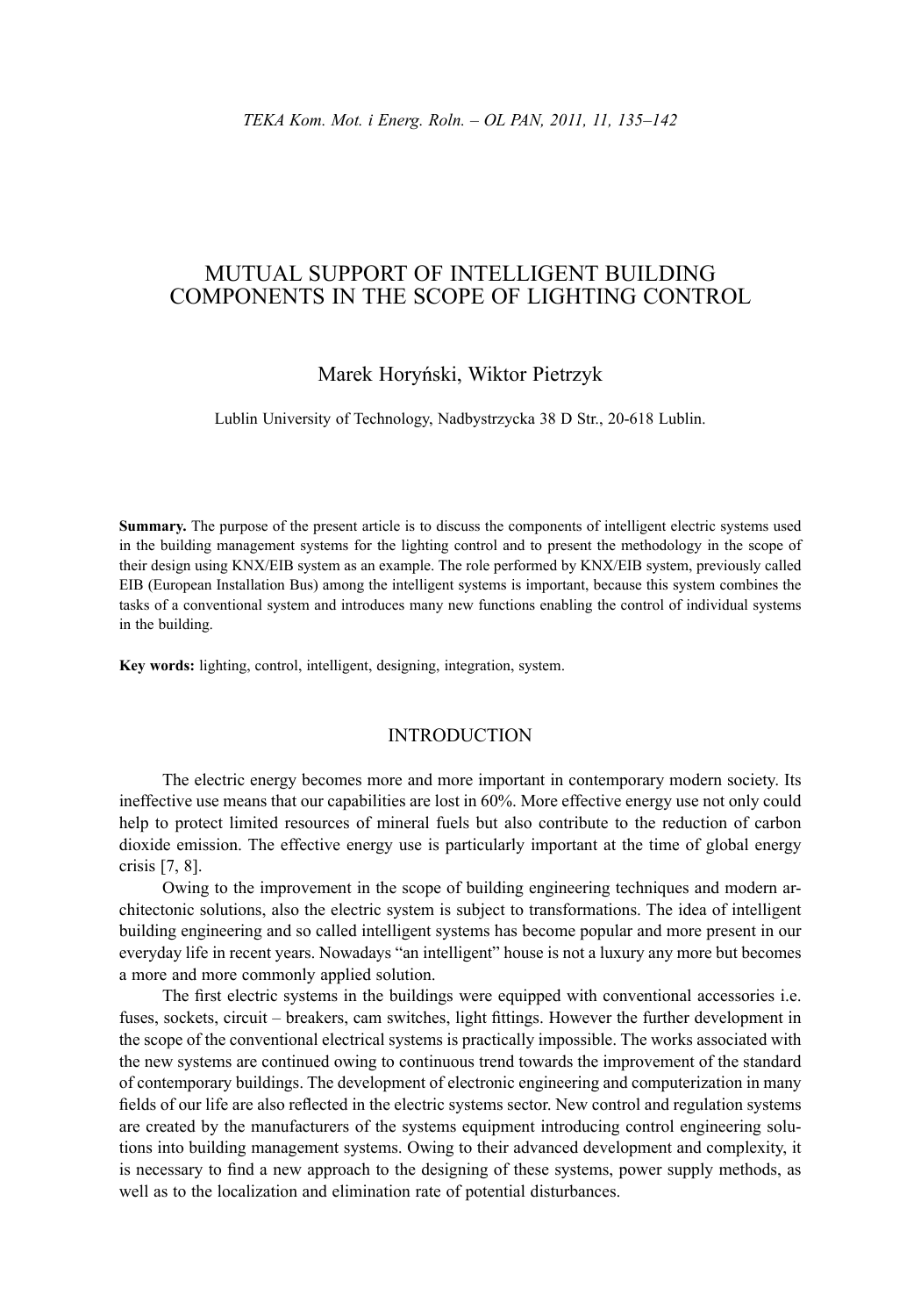The optimisation of energy consumption in the buildings should be based upon the energy use only in case of such necessity; the amount of energy to be used should be maintained on a reasonably low level and at the highest possible efficiency. The use of intelligent building system is favourable in this case [1, 6, 12, 13].

#### LIGHTING CONTROL

The lighting control systems [1, 4, 6] have been created and are widely applied as a result of necessity of electric energy saving as well as the need to create proper working conditions.

In order to generate the savings, the systems installed in the building should support each other ensuring so called systems integration. It is possible by integration of all individual systems by means a superior system i.e. the building management system – BMS. Thanks to impressive spectrum of products dedicated for the lighting control, measurement, regulation and management, KNX/EIB system can perform the most demanding tasks. This system often is applied as the basic system of BMS enabling wide automation of the illumination control in the building and energy saving e.g. by lighting turnoff in the rooms with detected lack of occupants (employees). The use of daylight in order to ensure the required illumination level is also important. The wireless control is also possible by means of this system. Its advantage consists in the possibility of monitoring of the objects being controlled from any location, simple and user friendly operation, easy installation, operation reliability and safety. The achievement of individual illumination levels in various rooms and application of lighting scenarios to be activated in accordance with activity performed in those rooms e.g. writing, party, TV watching or reading is also ensured in KNX/EIB system control.

The images transmission is possible in real time through the connection with video module. An Internet Gateway automatically informs about events and alarms by means of an e-mail. The connection with Internet Gateway is possible via LAN by means of browser and its known IP address or by means of an Internet Explorer and specialized service e.g. www.domoport.de [5, 9, 10].

The security procedures applied in case of remote controlling of an intelligent electric system are similar to those used in Internet banking. All pages are encoded (SSL protocol) and 3 – level authorization is used [2, 3, 11].

The Internet Gateway is applied in commercial applications e.g. in electrical engineering systems, heating, ventilation, air-conditioning and in residential houses; for instance to extend the possibilities of already existing systems, to ensure remote supervision over summer houses and remote supervision over all-year houses.

When designing an intelligent electric system, the designer should first of all adhere to relevant standards in the scope of electric systems. The designer of the building management system should thoroughly analyse the actual needs of the building and its users.

The lighting control belongs to the group of most popular functions of an intelligent building. The lighting in modern building is something more than only the basic requirement – because the lighting can perform an important role in the architectonic design and affect the energy performance of building except of the health, safety and the good feeling of its inhabitants.

The lighting control in KNX/EIB system is understood as: automatic turning on, turning off, dimming, brightening up or maintenance of constant illumination for the light sources. The lighting control can be also supplemented in the form of window roller blinds or shutters control additionally enabling proper adjustment of natural daylight illumination [3].

In comparison to the conventional system, the energy savings are possible in the building with KNX/EIB system thanks to lighting control. However, it is impossible to determine the level of these savings in a precise manner, because they depend on many factors: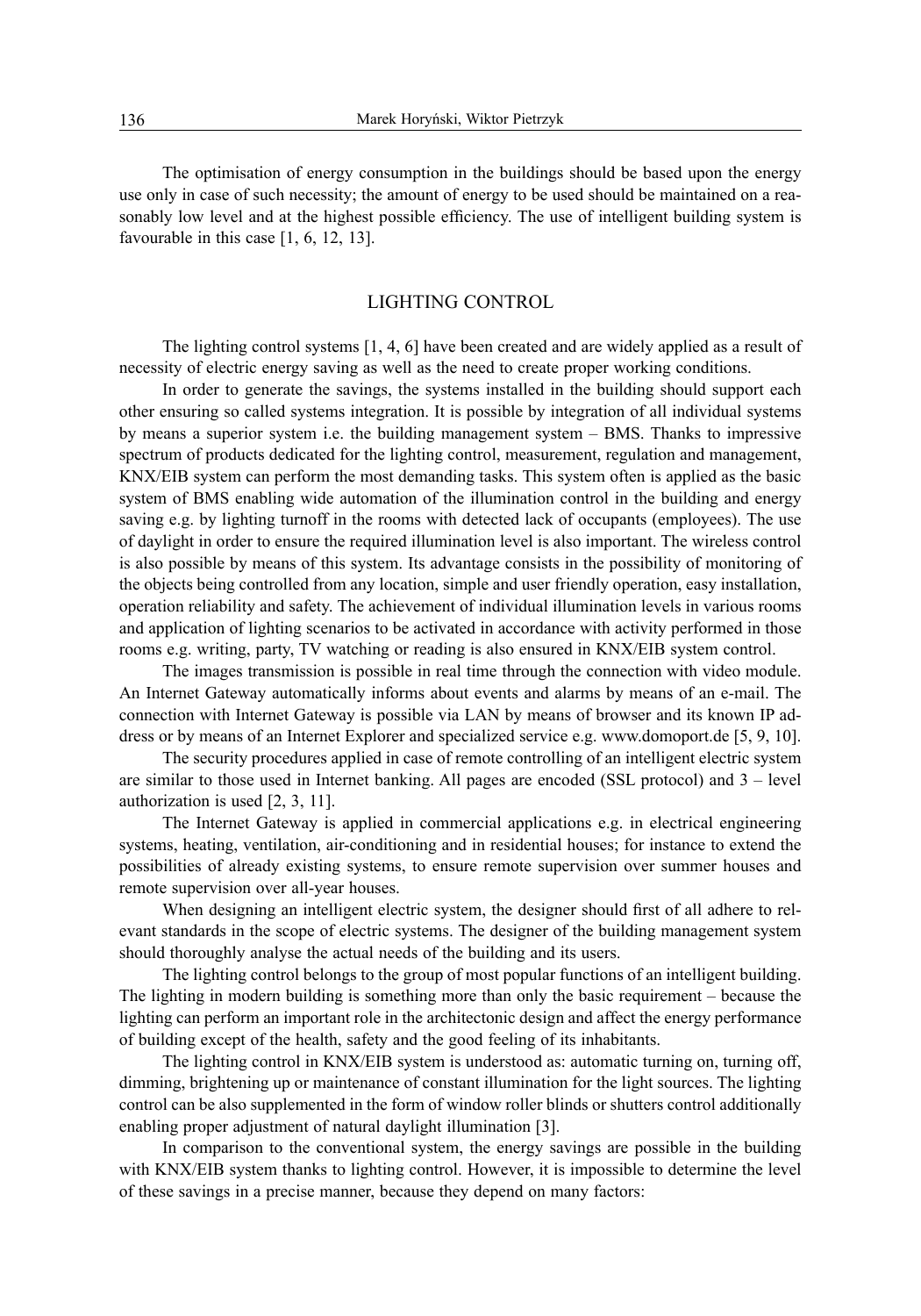In the houses equipped with KNX/EIB system, the extension of the lighting control system is possible in a manner enabling full use of the lighting functions as well as the support of other systems of the building, among others the window roller blinds or shutters control system.



Fig. 1. Lighting control opportunities in KNX/EIB system.

The product range offered by many companies being the members of KONNEX association of the manufacturers of KNX/EIB system devices, encompasses the electric apparatuses used in the indoor lighting automatic control engineering. For instance the following electric equipment is offered by ABB[1]:

- Lighting controllers used in order to maintain the constant illumination in the rooms dedicated for work and for rest of occupants. Thanks to the combination of natural and artificial light, maximum energy consumption savings is possible.
- The movement and occupancy sensors used for the monitoring of lighting and other electric energy receivers installed indoors and outdoors.
- Illumination sensors for measurement of lighting levels.
- Dimming actuators ensuring the control of lighting consisting of incandescent and halogen lamps. They enable the control of the degree of illumination in the buildings in an economic and universal manner.
- Regulators used in order to maintain the constant illumination level in the working environment area combining the natural and artificial light in order to achieve the maximum energy consumption savings.

The construction of the lighting control by means of KNX/EIB system encompasses also the local lighting regulation in the building rooms. The dimmers and individually controlled light fittings supporting the lighting sensors are used for this purpose.

An example illustrating the lighting control possibility by means of KNX/EIB system has been presented in Figure 1. All lamps in the building can be turned on and off in individual or in group mode (Fig. 2).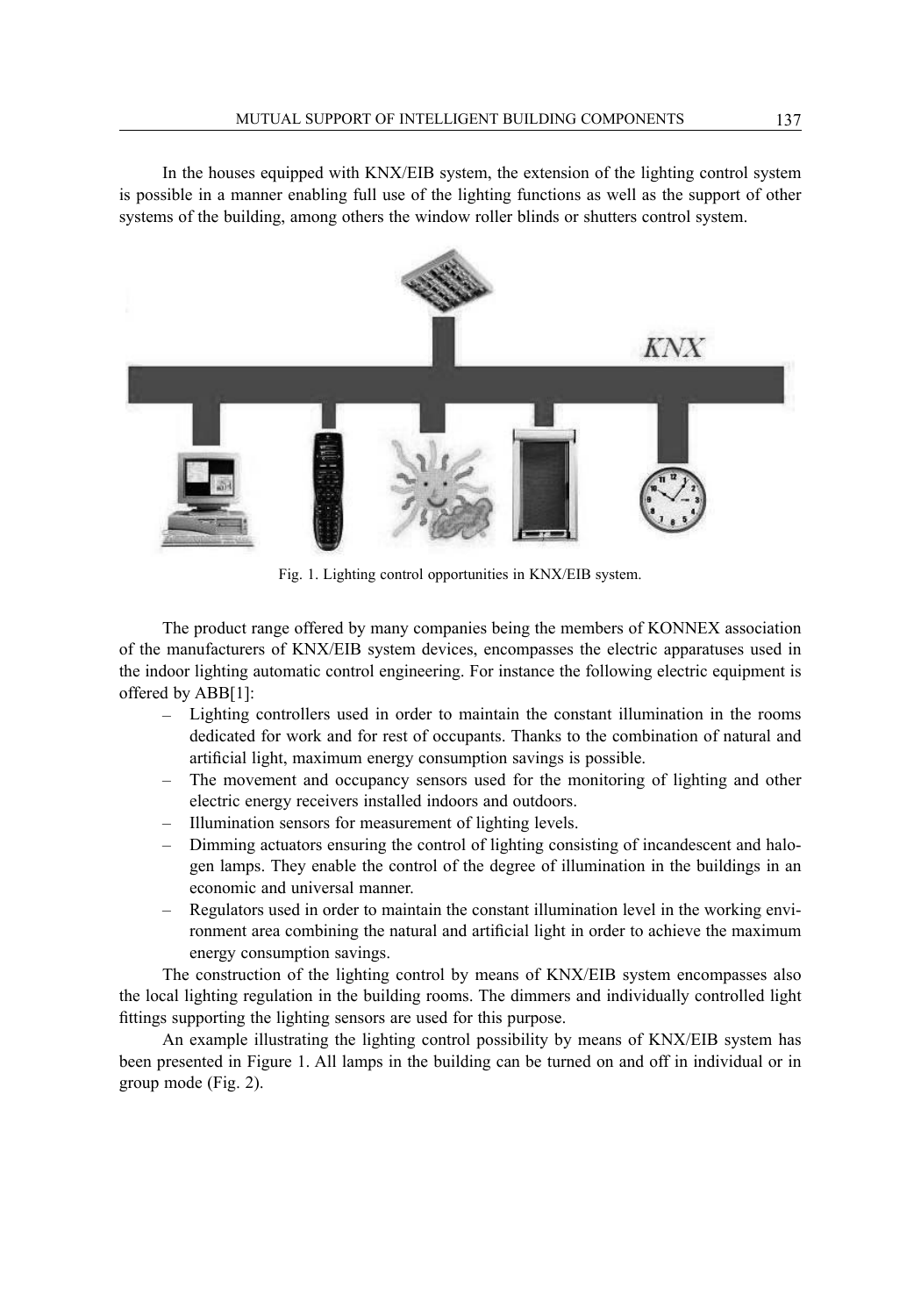

Fig. 2. Bidirectional connection in KNX control: four -channel actuator for lighting control is turned on by dual channel sensors

A clock, movement sensors or infrared pilot (Fig. 3) can also be used. Therefore, it is possible to adapt the lighting to the needs of users. The illumination in the rooms does not have to be constant. Its level can be controlled by means of illumination sensors. It is very important for instance on the table or desktop for work where the value of illumination should be correspondingly high.



Fig. 3. Bidirectional connection in KNX control: four channel actuator for lighting control and IR control is turned on by dual channel sensors

The lighting control system is provided in the building in combination with other systems. Therefore, its analysis should be carried out against the background of the complex building management system and its relations with other systems e.g. air-conditioning, ventilation and heating system, etc. should be considered [3,4].

Therefore KNX/EIB system devices dedicated for the application in lighting system are supported by the devices provided for the purposes other than the control of lighting.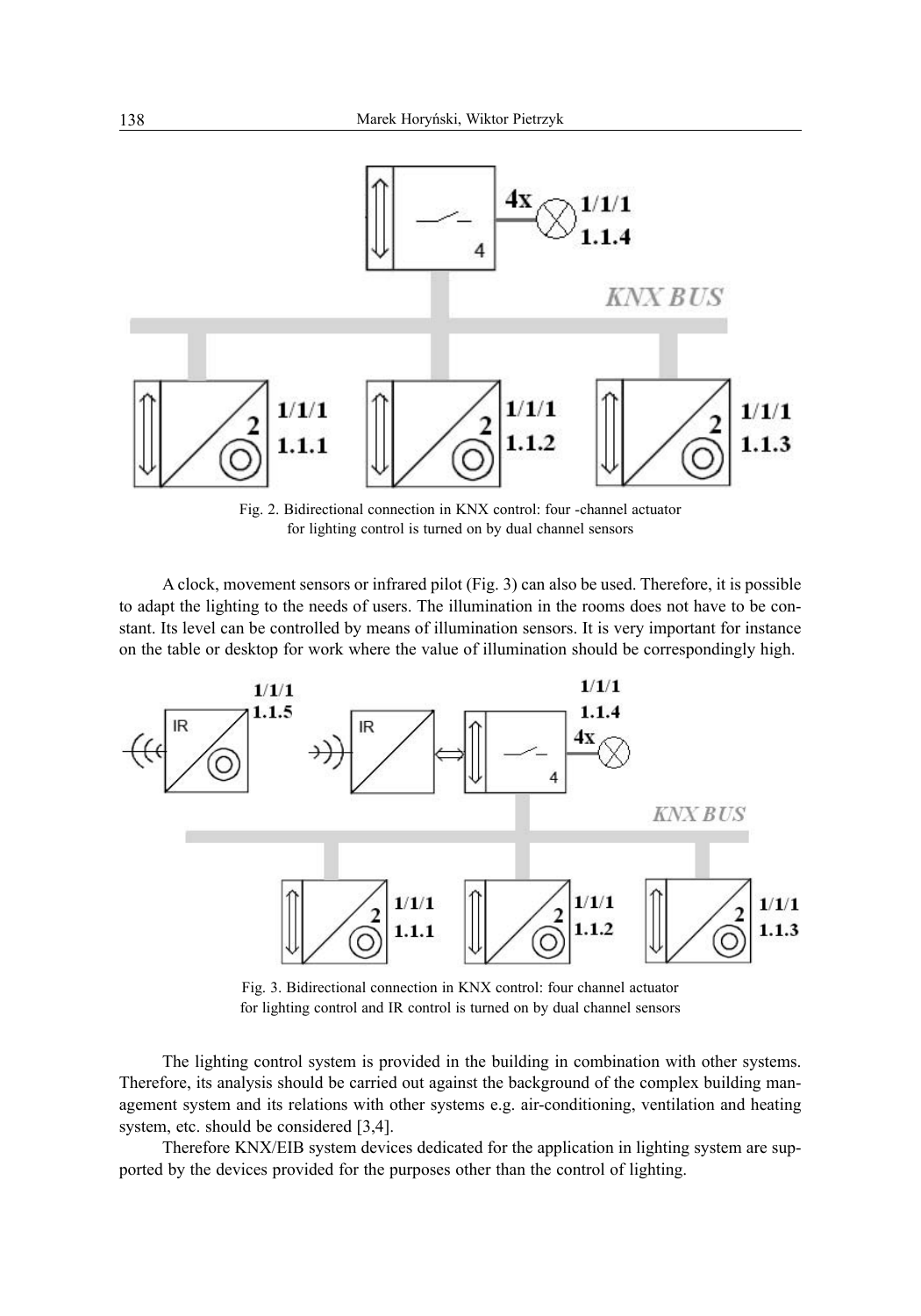The role of the window roller blinds or shutters control is significant in the course of the lighting control. The roller blinds systems are used in the buildings in order to protect against sun lighting. If the illumination in the room is insufficient, any artificial lighting is unnecessary because the solution consisting in automatic shutter angle control vs. sun position is more favourable (Fig. 4).



Fig. 4. Shutter inclination angle control depending on sun position

The shutters are open in a manner ensuring the access to daylight without penetration of dazzling light into the room. Therefore the illumination control becomes a more efficient and economical solution. The integration of the shutter controller with the devices dedicated for the lighting system control has been illustrated in Figure 5.



Fig. 5. Diagram of shutter inclination angle control depending on the sun's position

Another important method of the lighting regulation existing in KNX/EIB system and giving certain savings is the so called dimming. The dimming is possible in a manual mode i.e. a specified lamp is controlled individually by the user until anticipated illumination is achieved or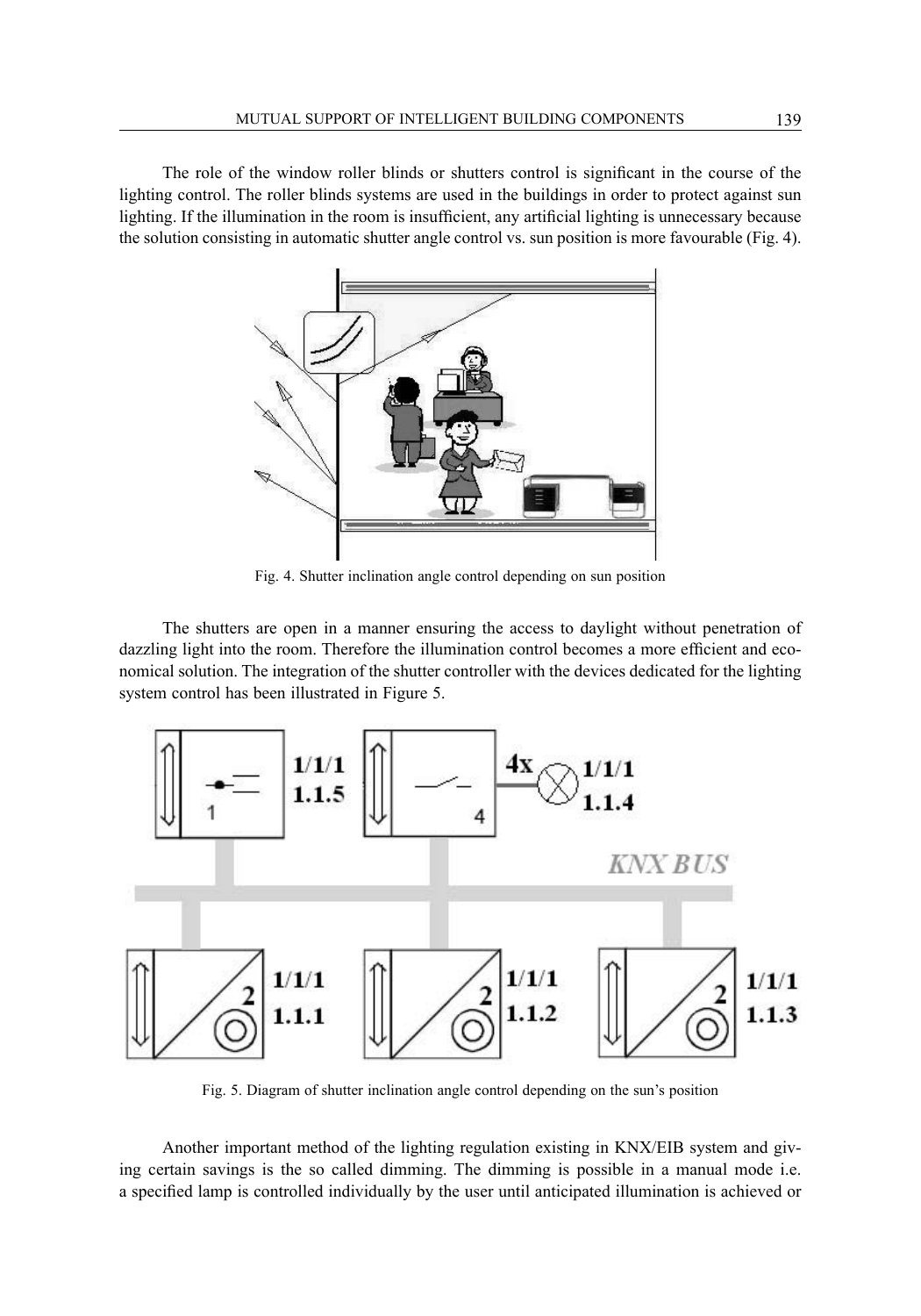in automatic mode maintaining the constant illumination level in the room irrespective of varying daylight conditions.

The maintenance of the constant illumination level in the rooms with consideration of varying external conditions is an important element affecting the lighting control. The air conditioning units and illumination sensors which are installed in the rooms (Fig. 6) are used for this purpose.



Fig. 6. Principle of indoor artificial lighting control depending on varying natural light conditions [1]

An example can be presented as group of lamps situated in the closest distance from the windows; this group of lamps can be turned off during a bright day and other lamps can be dimmed to the required illumination level, depending on the amount of daylight. Therefore the energy is saved which would be used for the room lighting – wholly with artificial light. Moreover, in order to ensure the stable and comfortable conditions in the room, the lamps are dimmed or brightened up smoothly with long time constants; therefore the lighting regulation is physically invisible.

In order to enable the energy savings, PIR movement sensors are very often used in the lighting regulation circuits. Their task is to turn on the lighting in the rooms only if the human presence is detected. A turn on/ off single bit information is transmitted by the movement sensor to the bus. Certain savings of energy to be used for lighting will be possible as a result of introduction of such elements into control circuits.



Fig. 7. Use of movement sensor detecting human occupancy in the room for lighting control [1]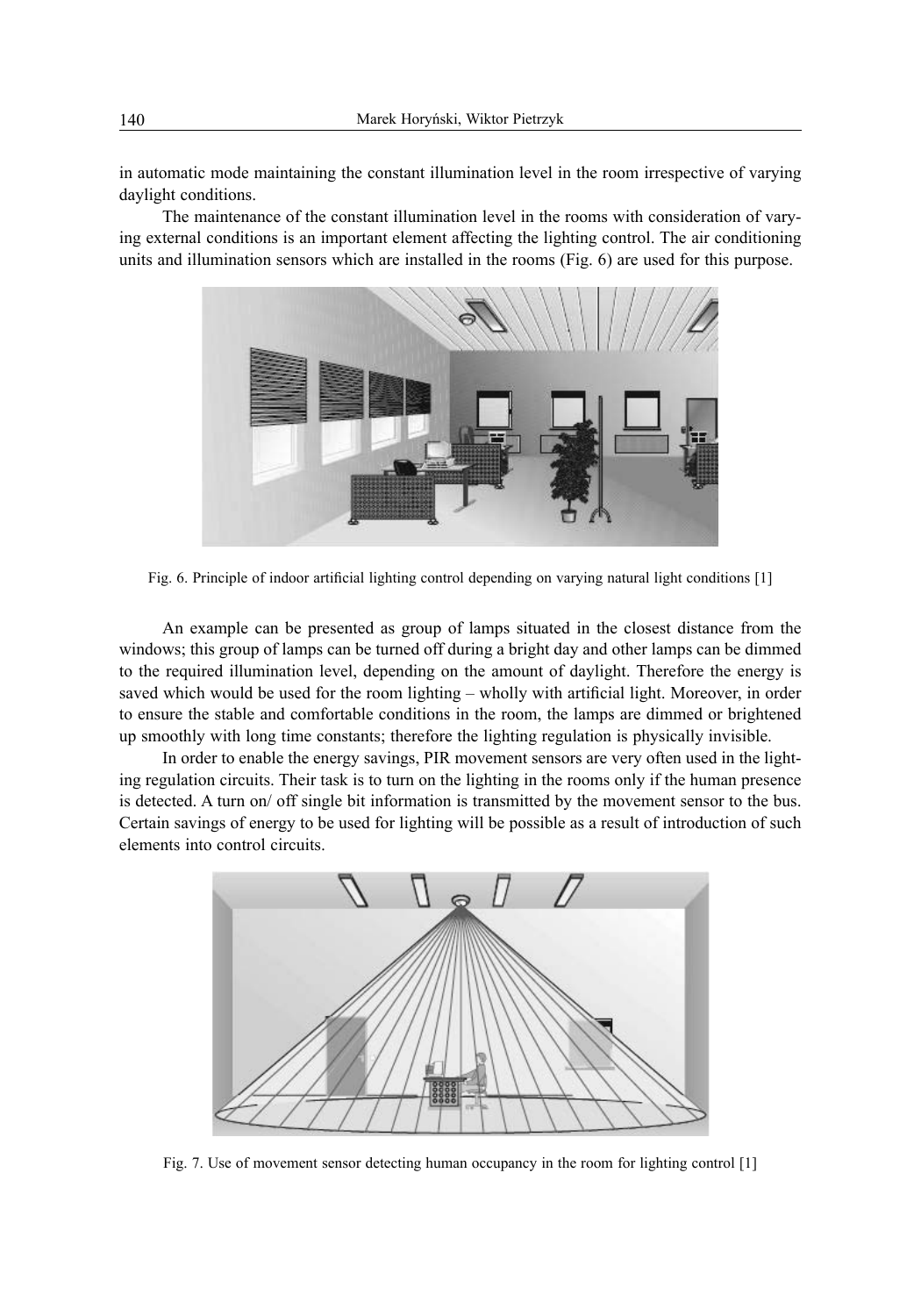The ordinary turning on or off of the circuits is the prevailing part of the lighting control. The real time clocks are often used for this purpose.

The central control mode is also possible by means of KNX/EIB system (Fig. 8). The double pole circuit-breaker with physical address 1.1.3 is dedicated for the control of an actuator with physical address 1.1.6 and simultaneously is used for the central control of both actuators in the considered circuit.



Fig. 8. Central control for lighting in KNX/EIB system

Using EIB system for the daylight and artificial light control, it is possible to save even ten percent of electric energy to be used for lighting. The lighting can be turned on in the whole building by means of EIB system and by means of only one pushbutton; e.g. with simultaneous dropping of external roller shutters.

The methods of the lighting control in the residential building presented above are used in order to ensure the comfort and to minimize the electric energy consumption. The consumption of electric energy for the lighting purposes in the buildings is significant; therefore significant savings are possible, through proper control.

### **CONCLUSIONS**

The designer engaged in the designing of lighting systems in intelligent buildings should have the knowledge of the technical and legal issues associated with other types of systems. Many factors, among others: the quality and reliability, functionality, availability in the market, system costs, possibility of further integration with other systems as well as perspectives of development and competitiveness in the market. The correct integration of all building systems, basing upon detailed analysis of their functions is essential for a good design. On the basis of integration, the selection of devices and their correct parametrization is performed by the designer / integrator of an intelligent system. Owing to specific and unique features of each object, the reproduction of ready solutions by the designer would be a very risky approach without their critical evaluation and checking with respect to functionality in any case.